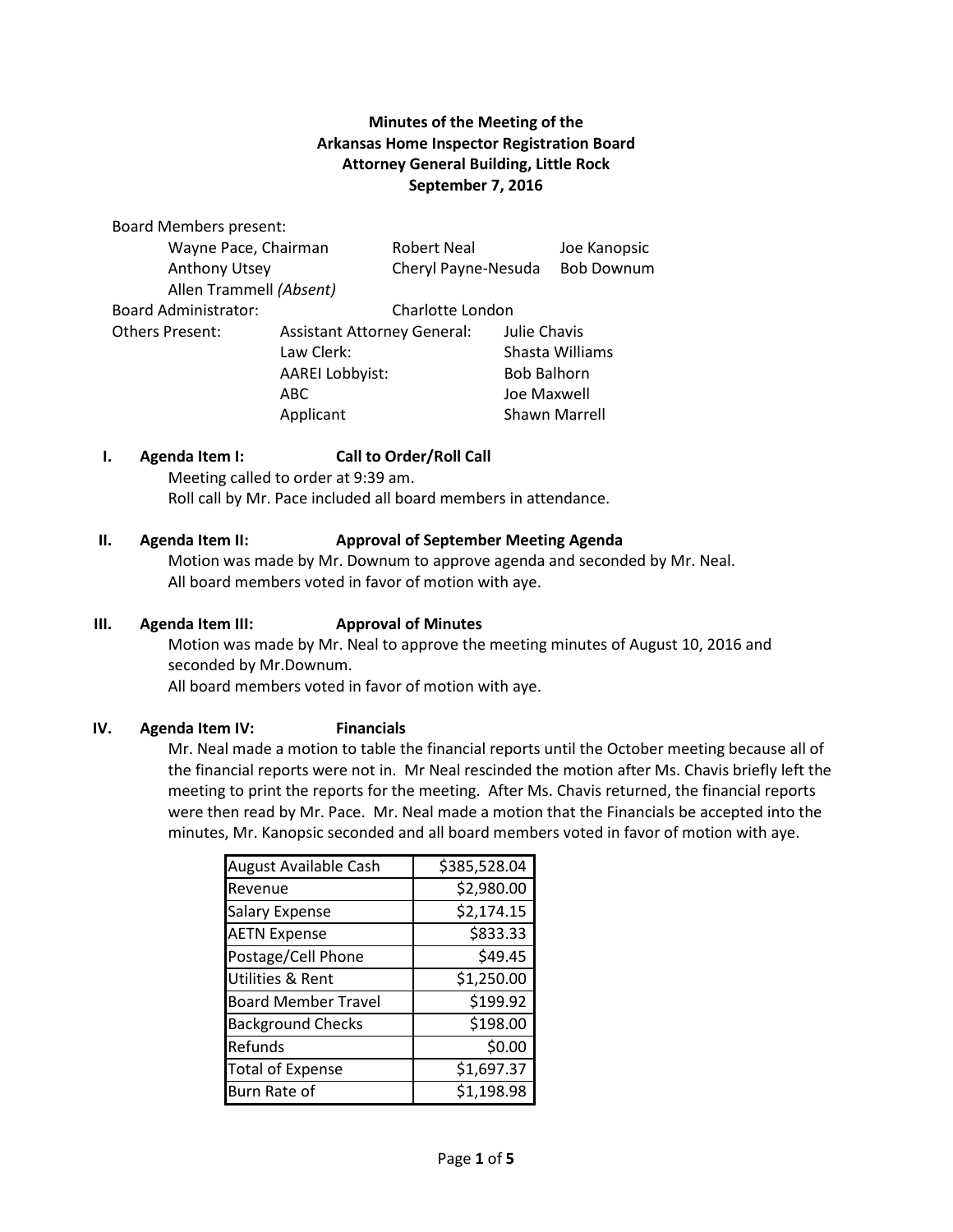## **V. Agenda Item V: Review of New Applicants**

The board reviewed eight new applicants and two applicants tabled from previous meetings

- 1. William Taylor –Mr. Neal said that Mr. Taylor's Texas courses did not meet Arkansas requirements and he has not taken the exam within the one year requirement to be licensed in Arkansas. Mr. Neal said that Texas courses are not compliant with Arkansas courses. He also said that Texas and Louisiana can say that their courses are classroom even though the student is not required to be in a classroom. Mr. Utsey said that Mr. Taylor needs to provide proof of the courses that he has taken. Mr. Pace asked the Board members if they should require Mr. Taylor to take the 80 hour course since the one he has taken is not sufficient. Mr. Kanopsic said that Mr. Taylor has no signed certificate. Mr. Neal moved that Mr. Taylor's application be tabled until a letter has been sent to him detailing the action of the Board. The motion was seconded by Mr. Downum and all board members voted in favor of the motion with aye.
- *2.* Tim Cooper –Mr. Pace noted that Mr. Cooper's background check had some past incidents, but there were no incidents in the past eight years. Mr. Utsey wants to know if Mr. Cooper's past convictions have been resolved. Ms. Chavis checked to see if they were resolved and suggested that Ms. London write a letter to Mr. Cooper requesting that he obtain documents from the clerk of the court that show his past issues have been resolved. Mr. Cooper also needs to re-submit his application with a corrected answer to the question about '… ever been convicted of a felony or misdemeanor…' Mr. Neal made a motion to table Mr.Cooper's application until a letter is mailed to him by Ms. London with a request to respond within 14 days of receipt of the letter. The motion was seconded by Mr. Utsey and all board members voted in favor of the motion with aye. *(Administrator note: Mr. Cooper responded with all requested documents within the 14 day period.)*
- 3. Mark Veltman –Mr. Pace said Mr. Veltman's name should be on his Certificate of Insurance as the insured. Mr. Utsey recommended approval of the application pending receipt of a corrected Certificate of Insurance. Mr. Neal made a motion to approve Mr. Veltman's application, Mr. Downum seconded and all board members voted in favor of the motion with aye.
- 4. Shawn Marrell –Mr. Pace said Mr. Marrell's name should be on his Certificate of Insurance as the insured. Mr. Neal made a motion to approve his application contingent upon receipt of a corrected Certificate of Insurance. The motion was seconded by Mr. Kanopsic and all board members voted in favor of the motion with aye. Mr. Marrell was present at the meeting and Mr. Pace advised him that he cannot work in construction for one year and one day from the time he is licensed as a home inspector.
- 5. Jason Baker
- 6. Brian Sloate
- 7. Hunter Mikles
- 8. Thomas Hall Mr. Downum made a motion to approve all four applicants, Baker, Sloate, Mikles and Hall. The motion was seconded by Mr. Kanopsic and all board members voted in favor of the motion with aye.
- 9. Rob Miller
	- a. Mr. Pace said that Mr. Miller should be sent a letter requesting an official Texas background check. Mr. Pace also asked that Ms. London call Mr. Miler and ask that he come to the next Board meeting to answer questions from the board.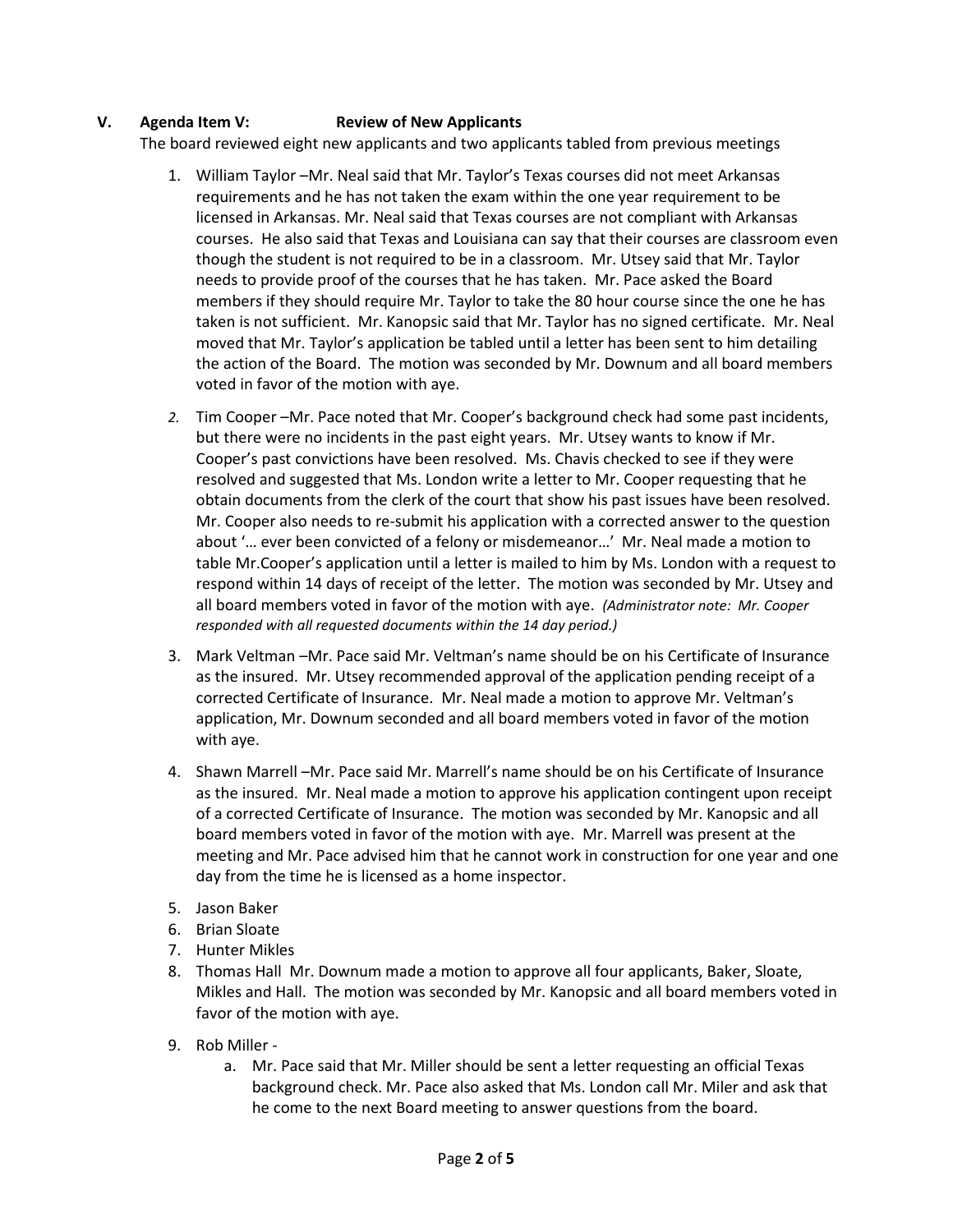- b. Motion was made by Mr. Neal to table Mr. Miller's application due to having no official Texas background check and a meeting with the board. Mr. Neal stated that Mr. Miller's attendance at a Board meeting was a request and is not required. The motion was seconded by Ms. Nesuda and all board members voted in favor of the motion with aye.
- 10. Alan Koska
	- a. Ms. Chavis has called Mr. Koska about resolving his complaint by proposing a Consent Agreement about his violation of codes by performing home inspections without a license and advertising as a home inspector. Mr. Koska told Ms. Chavis that he would sign a Consent Agreement admitting fault and pay a civil penalty of \$100.00. Mr. Koska also told Ms. Chavis that he has pulled all of his advertising off the internet. Mr. Utsey said the Board should take Ms. Chavis' advice about the Consent Agreement.
	- b. Mr. Pace said that if Mr. Koska becomes licensed, he will have to submit his home inspection reports to the Board and take future courses as required by the Board. Since applying for a license in Arkansas, Mr. Koska said that he has become licensed in Florida. Mr. Neal said Mr. Koska should provide the Board with reports of all of the inspections he has performed without a license. Mr. Neal also said that realtors should be notified about making sure that any Home Inspectors they use are licensed in Arkansas. Mr. Neal said Arkansas code has that each occurrence of performing unlicensed home inspections could result in a fine of up to \$1,000.00.
	- c. Mr. Pace is not comfortable with Mr. Koska's theft of property charge. Mr. Downum and Mr. Neal agreed. Ms. Chavis said a hearing could be requested for Koska instead of the Consent Agreement to have him answer questions about how he is getting his business, who is referring him, how many inspections he has done and to have him bring his inspection reports to the hearing.

## **BREAK 10:54 – 11:04**

11. Mr. Pace said the Board's role is to protect the public and not set a precedent that the Board bargains with applicants. He said it will be best if the Board sets a hearing for Mr. Koska to answer questions and if he does not appear before the board, then realtors would be notified about his actions. Ms. Chavis said if a hearing is held or a Consent Agreement is made, either could be posted on the Board's website. Mr. Neal makes a motion to move forward with a hearing. Mr. Downum seconded and all board members voted in favor of the motion with aye.

# **VI. Agenda Item F Status of Complaints**

Julie Chavis, Attorney General Deputy, reported on updates to the old complaints. **OLD COMPLAINTS**

# 1. McCormick

a. Ms. Chavis said Mr. McCormick's case will not be closed until he returns the signed consent agreement. Ms. Chavis will send Ms. London the consent agreement and Ms. London will write a letter acknowledging receipt of his \$200.00 civil penalty payment and requesting his signature on the agreement. The letter will be mailed to Mr. McCormick along with the consent agreement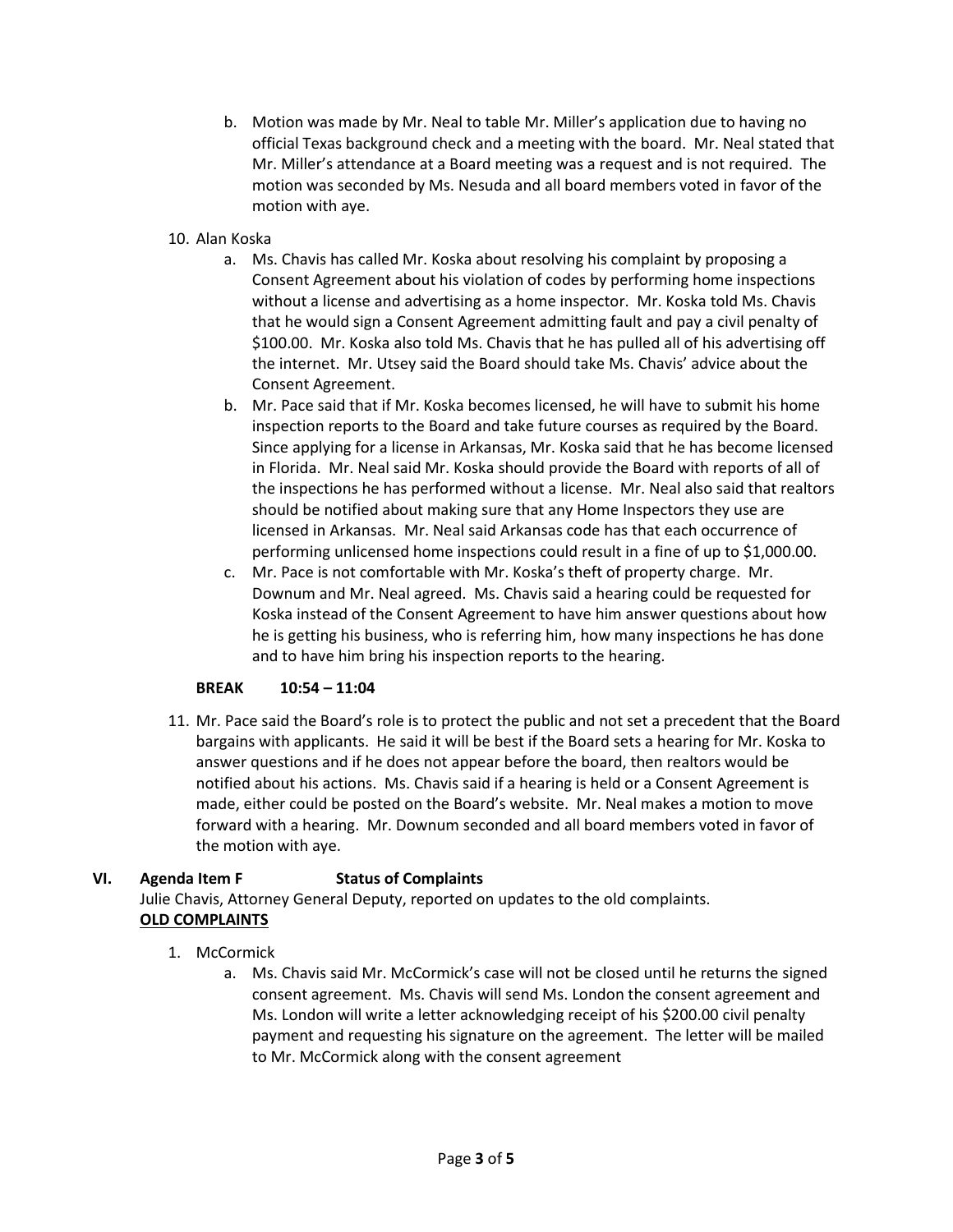- 2. Bevill
	- a. Ms. Chavis said there has been no movement on Mr. Bevill's case. She is trying to work something out with Mr. Bevill's attorney.
- 3. Hall
	- a. Mr. Pace said Mr. Hall has active complaints for performing home inspections without a license. Ms. Chavis said she will send Mr. Hall a letter about his complaints and his advertising as a home inspector. Mr. Neal said the Board has one of Mr. Hall's home inspection reports that he performed for a fee. Mr. Pace asked Ms. Chavis to send letters this week to Mr. Koska and Mr. Hall about their complaints.
- 4. Stouffer
	- a. Ms. Chavis has sent a letter and consent agreement to Mr. Stouffer and he is to respond by September 19, 2016. The consent agreement is for him to sign and pay a civil penalty of \$200.00.
- 5. Williams
	- a. Ms. Chavis is reviewing a box of complaints against Mr. Williams and she will report on her findings at a later date.
- 6. Koska
	- a. Ms. Chavis and the Board members have discussed matters concerning Mr. Koska in *Agenda Item V.10*.

### **NEW COMPLAINTS**

### **VII. Agenda Item G Continuing Education/Pre-Registration Courses**

Mr. Utsey has reviewed several of the Continuing Education courses from InterNACHI and made a motion to deny approval for the following:

- 1. Wood Destroying Organism
- 2. How to Perform Energy Audits
- 3. Inspecting HVAC Energy Efficiency
- 4. Ladder Safety
- 5. How to Perform Tree Inspections
- 6. Commercial Inspection
- 7. Customer Service and Communication
- 8. How to Inspect Septic Systems
- 9. Green Building Inspection
- 10. How to Inspect Pools and Spas

Mr. Neal made a motion to confirm the disapproved courses because they were not in compliance with the Standards of Practice for Arkansas. The motion was seconded by Ms. Nesuda. All Board member except Mr. Kanopsic voted in favor of the motion with aye. Mr. Kanopsic voted 'nay' because of the Ladder Safety course. Several additional courses are still being reviewed by Mr. Utsey and will be discussed at the October meeting.

### **VIII. Agenda Item H New Business**

- 1. Status of Transfer of Responsibilities
	- a. Mr. Neal will work with Ms. London on transferring the responsibility of website updates from DFA to Ms. London. Note: Mr. Neal came to the office and has started the process. He also explained the process of what is required for November renewals.